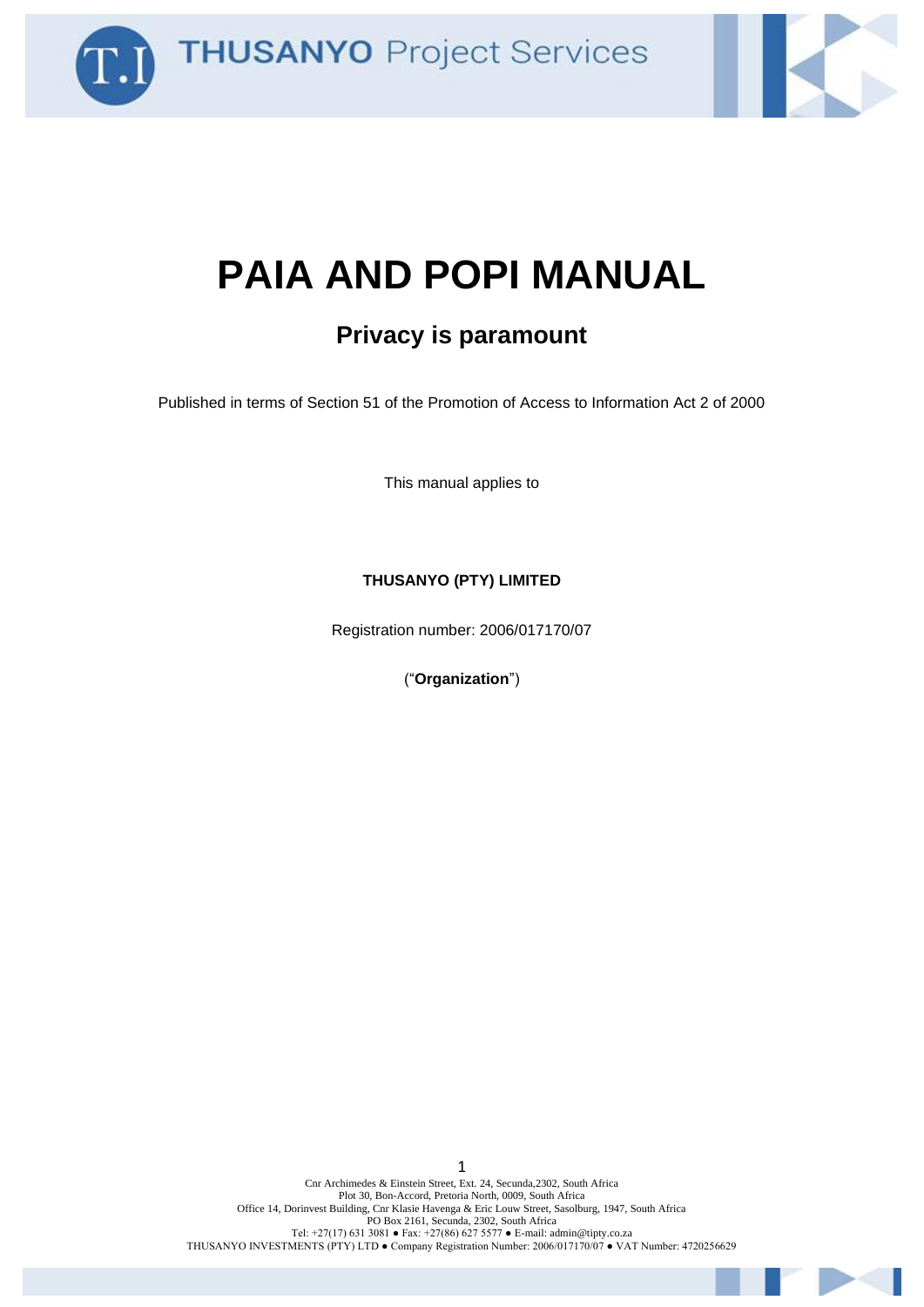

#### 1. **BACKGROUND TO THE PROMOTION OF ACCESS TO INFORMATION ACT**

- 1.1 The Promotion of Access to Information Act, No.2 of 2000 ("**PAIA Act**") was enacted on 3 February 2000, giving effect to the constitutional right in terms of section 32 of the Bill of Rights contained in the Constitution of the Republic of South Africa 108 of 1996 (the "**Constitution**") of access to any information held by the state and any information that is held by another person that is required for the exercise or protection of any rights.
- 1.2 In terms of section 51 of the PAIA Act, all private bodies (juristic and natural persons) are required to compile an Information Manual ("**PAIA Manual**").
- 1.3 Where a request is made in terms of the PAIA Act, the body to whom the request is made is obliged to release the information, subject to applicable legislative and/or regulatory requirements, except where the PAIA Act expressly provides that the information may be adopted when requesting information from a public or private body.

#### 2. **DETAILS OF ORGANISATION THIS MANUAL APPLIES TO**

- 2.1 This manual was prepared in accordance with section 51 of the PAIA Act and to address requirements of the POPI Act for the Organization.
- 2.2 The Organization is a recruitment agency that provides employment services to its clients.
- 2.3 This PAIA manual is available at its premises: 9 Einstein Street, Secunda, 2302, as well as on its website: www.thusanyo.co.za.

#### 3. **PURPOSE**

- 3.1 The purpose of the PAIA Act is to promote the right of access to information, to foster a culture of transparency and accountability within the Organization by giving the right to information that is required for the exercise or protection of any right and to actively promote a society in which the people of South Africa have effective access to information to enable them to exercise and protect their rights.
- 3.2 In order to promote effective governance of private bodies, it is necessary to ensure that everyone is empowered and educated to understand their rights in relation to public and private bodies.
- 3.3 Section 9 of the PAIA Act recognizes that the right to access information cannot be unlimited and should be subjected to justifiable limitations, including, but not limited to:
- 3.3.1 limitation aimed at the reasonable protection of privacy;
- 3.3.2 commercial confidentiality;
- 3.3.3 effective, efficient and good governance,

and in a manner which balances that right with any other rights, including such rights contained in the Bill of Rights in the Constitution.

3.4 This PAIA manual complies with the requirements of the guide contained in section 10 of the PAIA Act and recognizes that upon commencement of the POPI Act, that the appointed

 $\overline{\phantom{0}}$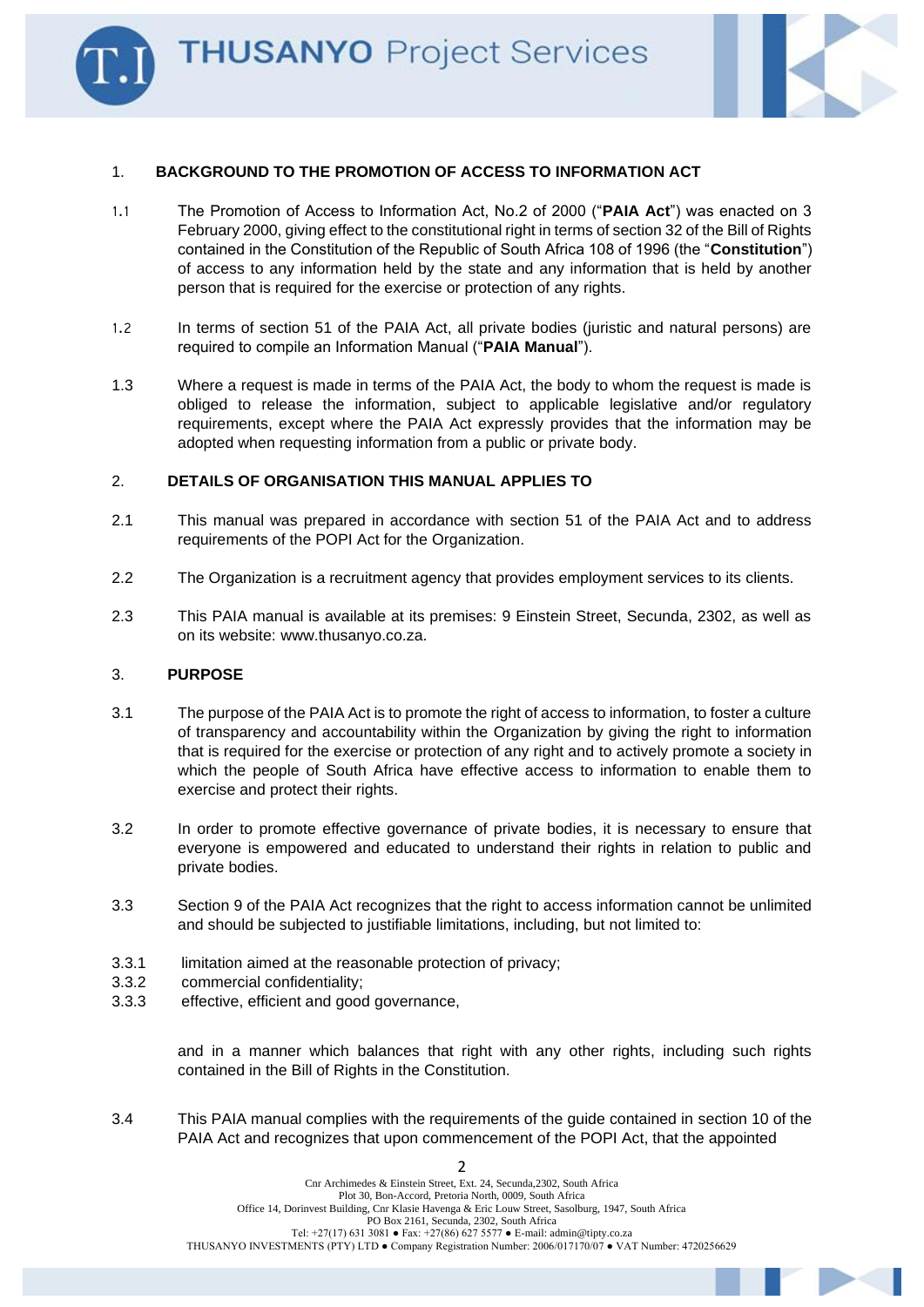

Information Regulator will be responsible to regulate compliance with the PAIA Act and its regulations by private and public bodies.

3.5

#### 4. **CONTACT DETAILS [Section 51(1)(a)]**

4.1 The details of the Organization that adopted this PAIA Manual is as follows:

| <b>Managing Director</b>  | Marinus Ferreira                 |
|---------------------------|----------------------------------|
| <b>Registered Address</b> | 9 Einstein Street, Secunda, 2302 |
| <b>Postal Address</b>     | Po Box 2161, Secunda, 2302       |
| <b>Telephone Number</b>   | 017 631 3081                     |
| Website                   | www.thusanyo.co.za.              |

#### 5. **THE INFORMATION OFFICER [Section 51(1)(b)]**

- 5.1 The PAIA Act prescribes the appointment of an Information Officer for the public bodies where such Information Officer is responsible to, inter alia, assess requests for access to information.
- 5.2 The head of a private body fulfils such a function in terms of section 51 of the PAIA Act. The Organization has opted to appoint the following person as Information Officer to assess such a request for access to information as well as to oversee its required functions in terms of the PAIA Act:

<sup>5.3</sup>

| <b>Information Officer</b> | <b>Tain Tarrant</b>              |
|----------------------------|----------------------------------|
| <b>Address</b>             | 9 Einstein Street, Secunda, 2302 |
| <b>Telephone Number</b>    | 017 631 3081                     |
| E-mail                     | tain@tipty.co.za                 |

- 5.4 The Information Officer appointed in terms of the PAIA Act also refers to the Information Officer as referred to in the POPI Act. The Information Officer oversees the functions and responsibilities as required for in terms of both the PAIA Act as well as the duties and responsibilities in terms of section 55 of the POPI Act after registering with the Information Regulator.
- 5.5 The Information Officer may appoint, where it deemed necessary, Deputy Information Officers, as allowed in terms of section 17 of the PAIA Act as well as section 56 of the POPI Act. The Organization has opted to appoint the following person as Deputy Information Officer to assist the Information Officer to assess such a request for access to information as well as to oversee its required functions in terms of the PAIA Act: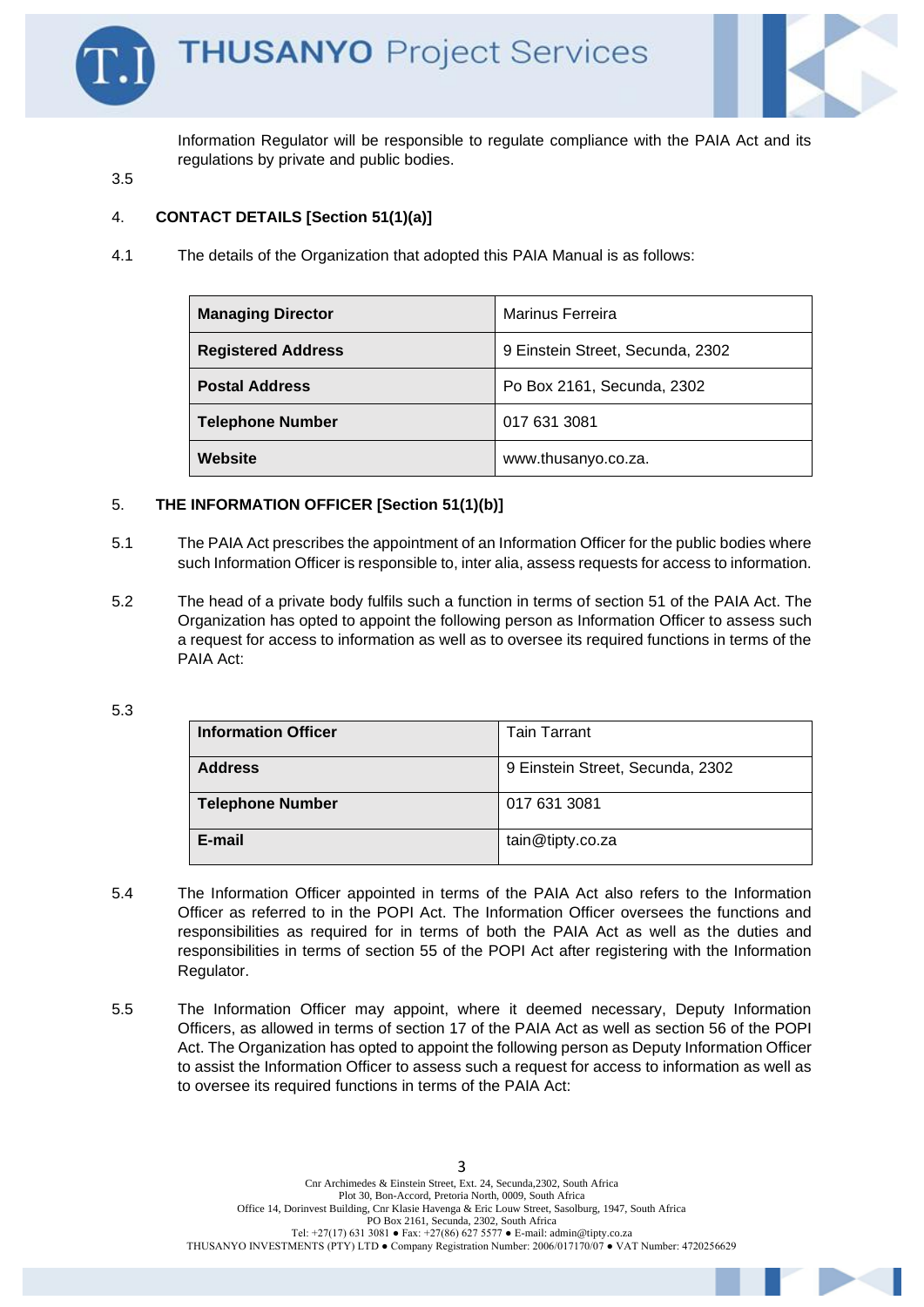

| <b>Deputy Information Officer</b> | Elruchke Kozma                   |
|-----------------------------------|----------------------------------|
| <b>Address</b>                    | 9 Einstein Street, Secunda, 2302 |
| <b>Telephone Number</b>           | 017 631 3081                     |
| E-mail                            | elruchke@tipty.co.za             |

5.6 This is to render the Organisation as accessible as reasonable possible for requesters of its records and to ensure fulfilment of its obligations and responsibilities as prescribed in terms of section 55 of the POPI Act. All requests for information in terms of the PAIA Act must be addressed to the Information Officer.

#### 6. **GUIDE OF SA HUMAN RIGHTS COMMISSION AND THE INFORMATION REGULATOR [Section 51(1)(b)]**

- 6.1 The PAIA Act grants a Requester access to records of a private body, if the record is required for the exercise to protection of any rights.
- 6.2 Requests in terms of the PAIA Act shall be made in accordance with the prescribed procedures, at the rates provided. The forms and tariff are dealt with in paragraphs 6 and 7 of the PAIA Act.
- 6.3 Requests are referred to the Guide in terms of section 10 of the PAIA Act which has been compiled by the South African Human Rights Commission ("**SAHRC**"), which will contain information for the purposes of exercising Constitutional Rights. *The Guide is available from the SAHRC*.
- 6.4 The contact details of the SAHRC are:

| <b>Contact Body</b>     | The South African Human Rights Commission                                                          |
|-------------------------|----------------------------------------------------------------------------------------------------|
| <b>Physical Address</b> | <b>PAIA Unit</b><br>29 Princess of Wales Terrace<br><b>Cnr York and Andrew Streets</b><br>Parktown |
| <b>Postal Address</b>   | Private Bag 2700<br>Houghton<br>2041                                                               |
| <b>Telephone Number</b> | +27 11 877 3600                                                                                    |
| E-mail                  | PAIA@sahrc.org.za                                                                                  |
| Website                 | www.sahrc.org.za                                                                                   |

6.5 Sections 110 and 114(4) of the POPI Act states that the SAHRC will be replaced as the Regulator under the PAIA Act and will be replaced with the Information Regulator. The Information Officer will take over the PAIA functions from SAHRC on such date as agreed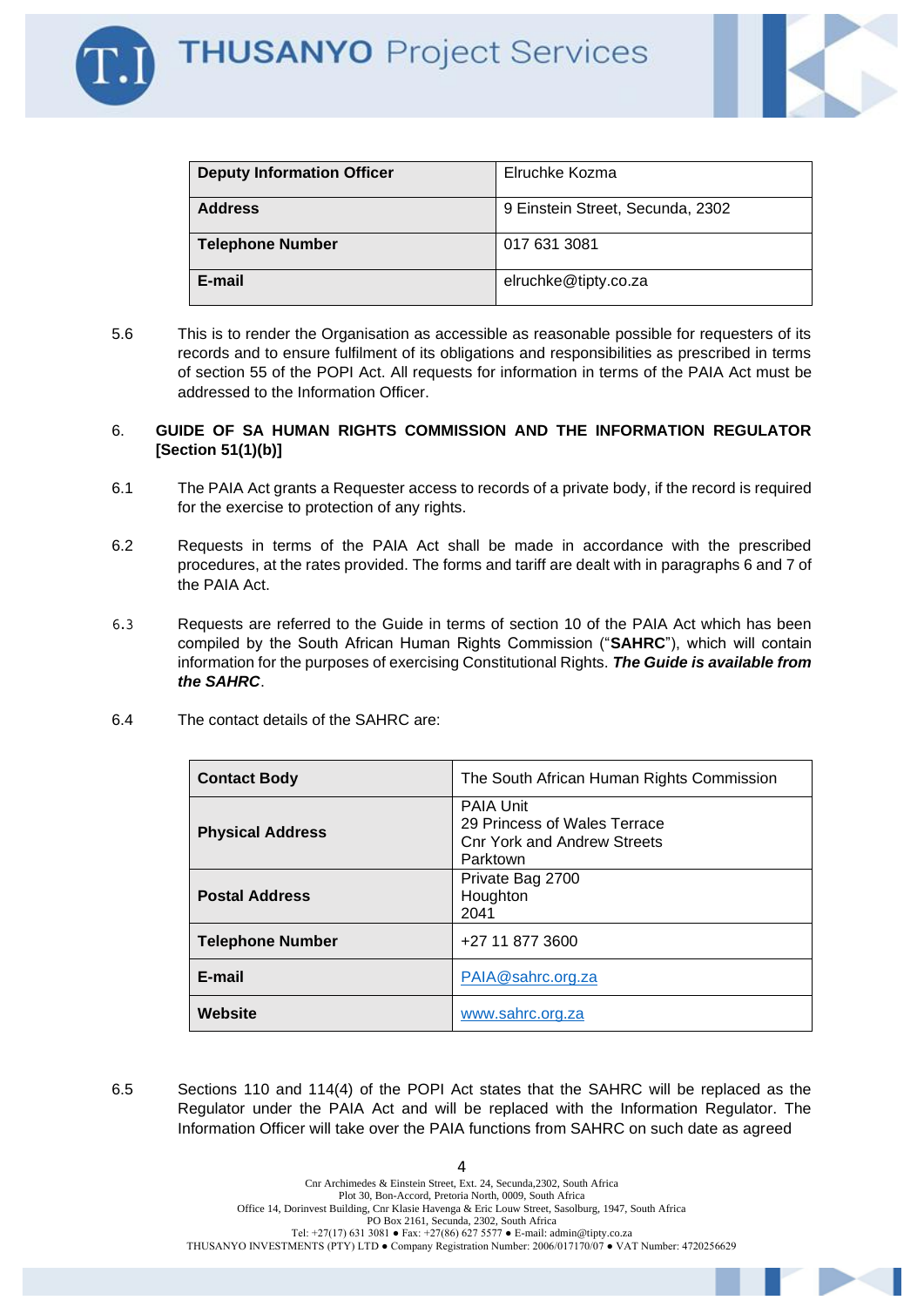



between the parties. Until then requests to access records of a private body can be made to the SAHRC or to the Information Regulator as follows:

| <b>Contact Body</b>     | The Information Regulator (South Africa)                          |
|-------------------------|-------------------------------------------------------------------|
| <b>Physical Address</b> | JD House, 27 Stiemens Street, Braamfontein,<br>Johannesburg, 2001 |
| <b>Postal Address</b>   | P.O Box 31533, Braamfontein, Johannesburg,<br>2017                |
| <b>Telephone Number</b> | +27 (0) 12 406 4818                                               |
| E-mail                  | inforeg@justice.gov.za                                            |
| Website                 | www.justice.gov.za/inforeg                                        |

#### 7. **LATEST NOTICE IN TERMS OF SECTION 52(2) (IF ANY) [Section51(1)(c)]**

No notice has been published on the categories of records that are automatically available without a person having to request access in terms of section 52(2) of the PAIA Act.

#### 8. **SUBJECTS AND CATEGORIES OF RECORDS AVAILABLE ONLY ON REQUEST TO ACCESS IN TERMS OF THE ACT [Section 51(1)(e)]**

- 8.1 Records held by the Organization
- 8.1.1 This clause serves as reference to the categories of information that the Organization holds. The information is classified and grouped according to records relating to the following subjects and categories:

| <b>Subject</b>               | <b>Category</b>                                                                                                                                                                                                                                                                                                                                                                                                                                                                                                                                                                                             |
|------------------------------|-------------------------------------------------------------------------------------------------------------------------------------------------------------------------------------------------------------------------------------------------------------------------------------------------------------------------------------------------------------------------------------------------------------------------------------------------------------------------------------------------------------------------------------------------------------------------------------------------------------|
| <b>Companies Act Records</b> | All trust deeds<br>Documents of Incorporation<br>Index of names of Directors<br>Memorandum of Incorporation<br>Minutes of meetings of the board of directors<br>Minutes of meetings of shareholders<br>Proxy forms<br>Register of debenture-holders<br>Register of directors 'shareholdings<br>Share certificates<br>Share Register and other statutory registers and/or<br>records and/or documents<br>Special resolutions/Resolutions passed at General and<br>Class meetings<br>Records relating to the appointment of:<br>Auditors<br>Directors<br><b>Prescribed officers</b><br><b>Public Officers</b> |

Cnr Archimedes & Einstein Street, Ext. 24, Secunda,2302, South Africa Plot 30, Bon-Accord, Pretoria North, 0009, South Africa Office 14, Dorinvest Building, Cnr Klasie Havenga & Eric Louw Street, Sasolburg, 1947, South Africa PO Box 2161, Secunda, 2302, South Africa Tel:  $+27(17)$  631 3081 • Fax:  $+27(86)$  627 5577 • E-mail: admin@tipty.co.za THUSANYO INVESTMENTS (PTY) LTD ● Company Registration Number: 2006/017170/07 ● VAT Number: 4720256629

5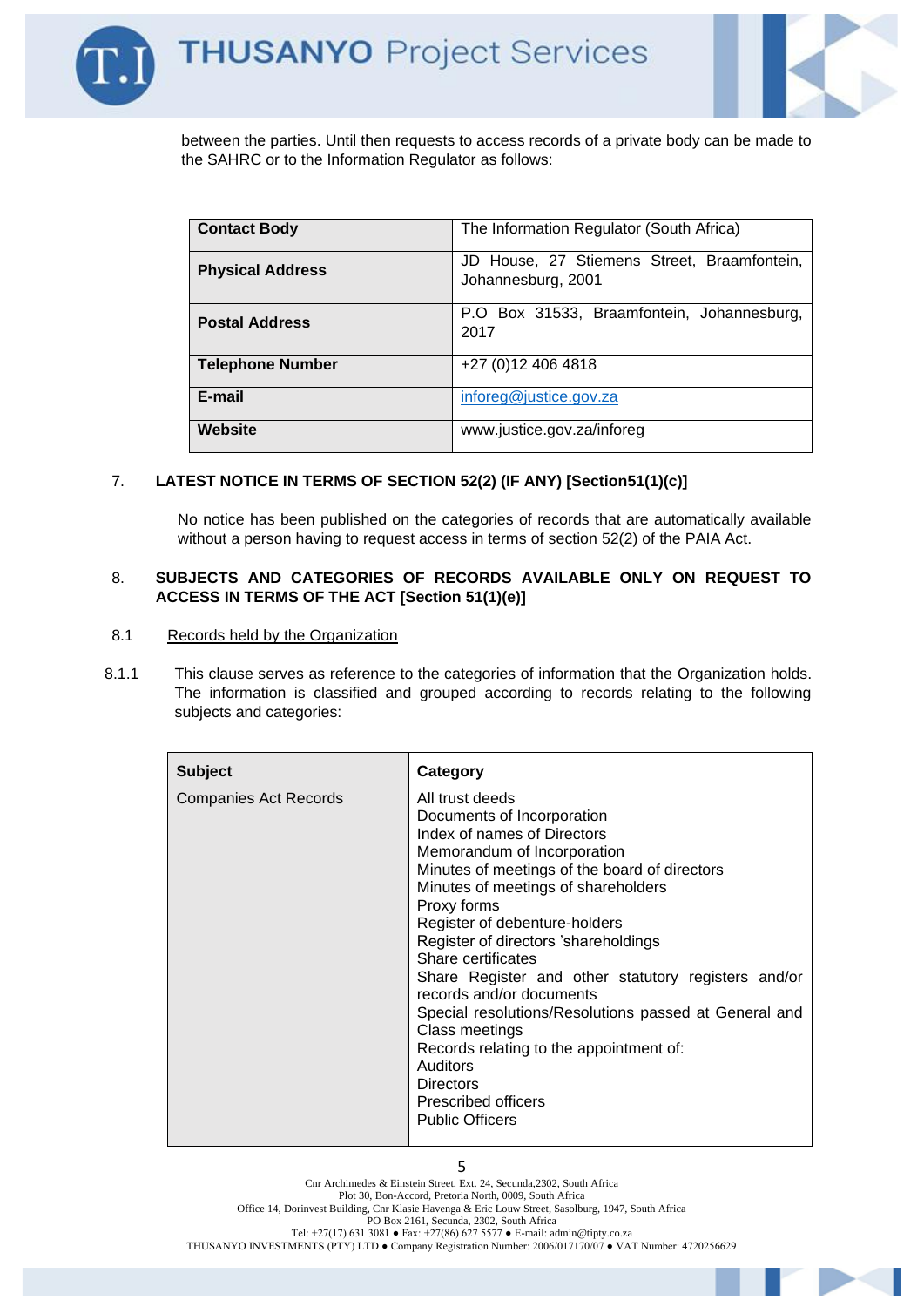$\sqrt{2}$ 



|                                                       | Secretary                                                                                                                                                                                                                                                                                                                                                                                                                                                                                                                                                                                  |
|-------------------------------------------------------|--------------------------------------------------------------------------------------------------------------------------------------------------------------------------------------------------------------------------------------------------------------------------------------------------------------------------------------------------------------------------------------------------------------------------------------------------------------------------------------------------------------------------------------------------------------------------------------------|
| <b>Financial Records</b>                              | Accounting records<br><b>Annual Financial Reports</b><br><b>Annual Financial Statements</b><br><b>Asset Registers</b><br>Bank statement<br>Banking details and bank accounts<br>Banking records<br>Debtors/Creditors statements and invoices;<br>General ledgers and subsidiary ledgers<br>General reconciliation<br>Invoices<br>Paid Cheques<br>Policies and procedures<br>Rental Agreements; and<br>Tax returns                                                                                                                                                                          |
| Income Tax records                                    | <b>PAYE Records</b><br>Documents issued to employees for income tax<br>purposes<br>Records of payments made to SARS on behalf of<br>employees<br>All other statutory compliances:<br><b>VAT</b><br><b>Regional Services Levies</b><br><b>Skills Development Levies</b><br>UIF<br>Workmen's Compensation                                                                                                                                                                                                                                                                                    |
| Personal<br><b>Documents</b><br>and<br><b>Records</b> | Accident books and records<br><b>Address lists</b><br>Disciplinary Code and Records<br>Employee benefit arrangement rules and records<br><b>Employment contracts</b><br><b>Employment Equity Plans</b><br>Forms and Applications<br>Grievance procedure<br>Leave records<br><b>Medical Aid records</b><br>Payroll Reports/ Wage registers<br><b>Pension Fund Records</b><br>Safety, Health and Environmental records<br>Salary records<br><b>SETA</b> records<br>Standard letters and notices<br><b>Training Manuals</b><br>Training records<br>Workplace and Union agreements and records |
| Procurement                                           | Standard terms and Conditions for supply of services and<br>products<br>Contractor, client and supplier agreements<br>Lists of suppliers, products, services and distribution<br>Policies and Procedures                                                                                                                                                                                                                                                                                                                                                                                   |
| <b>Sales</b>                                          | <b>Customer details</b><br>Credit application information<br>Information and records provided by a third party                                                                                                                                                                                                                                                                                                                                                                                                                                                                             |
| Marketing                                             | Advertising and promotional material                                                                                                                                                                                                                                                                                                                                                                                                                                                                                                                                                       |

Cnr Archimedes & Einstein Street, Ext. 24, Secunda,2302, South Africa

Plot 30, Bon-Accord, Pretoria North, 0009, South Africa

Office 14, Dorinvest Building, Cnr Klasie Havenga & Eric Louw Street, Sasolburg, 1947, South Africa

PO Box 2161, Secunda, 2302, South Africa

Tel: +27(17) 631 3081 ● Fax: +27(86) 627 5577 ● E-mail: admin@tipty.co.za THUSANYO INVESTMENTS (PTY) LTD ● Company Registration Number: 2006/017170/07 ● VAT Number: 4720256629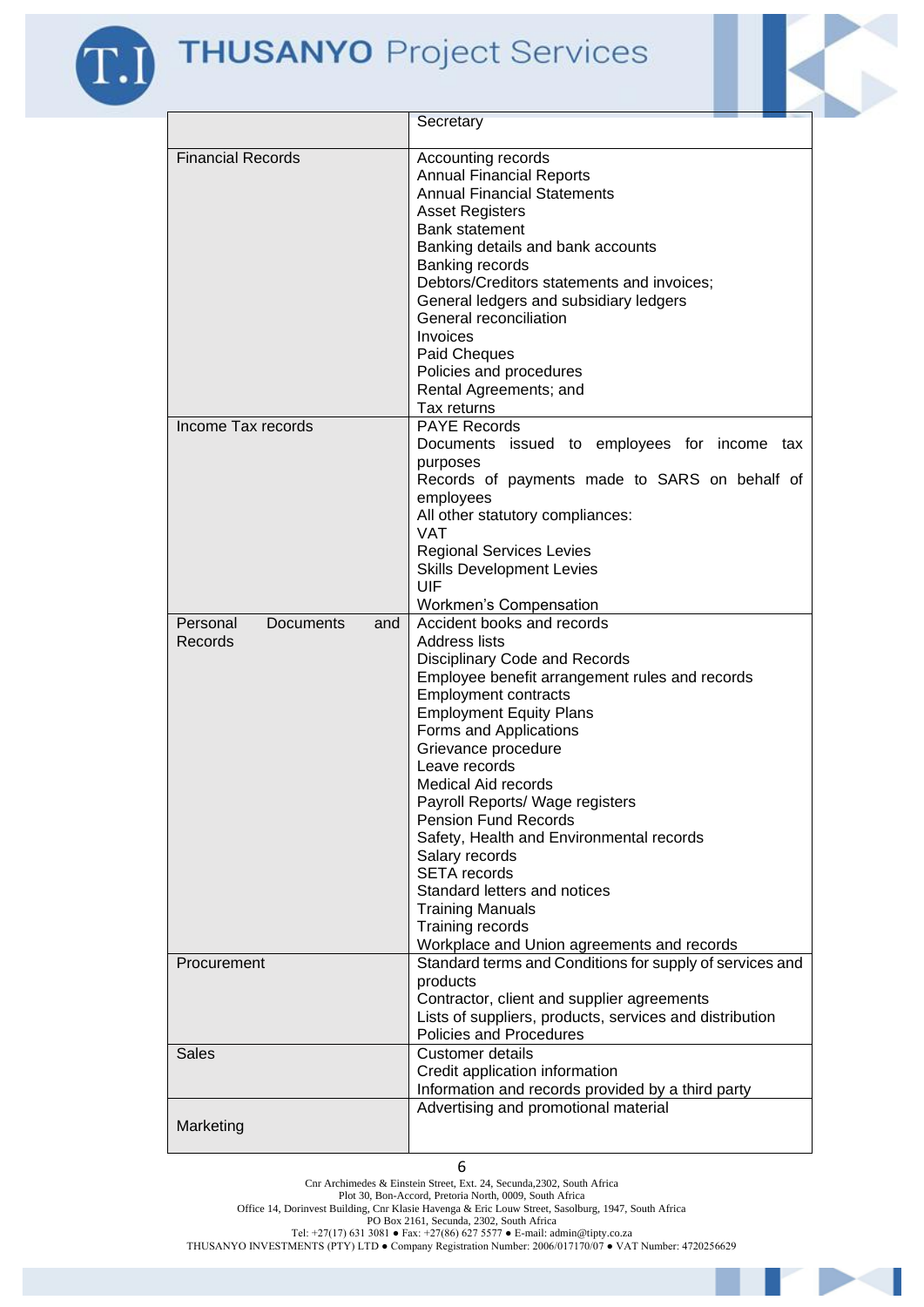

- 8.2 Note that the accessibility of the records may be subject to the grounds of refusal set out in this PAIA Manual.
- 8.3 Amongst other, records deemed confidential on the part of a third party, will necessitate permission from the third party concerned, in addition to normal requirements, before the Organization will consider access.

#### 9. **RECORDS AVAILABLE WITHOUT REQUEST TO ACCESS IN TERMS OF THE PAIA ACT**

- 9.1 Records of a public nature may be accessed without the need to submit a formal application.
- 9.2 Other non-confidential records, such as statutory records maintained at Companies and Intellectual Property Commission, may also be accessed without the need to submit a formal application. However, please note that an appointment to view such records will still have to be made with the Information Officer.

#### 10. **DESCRIPTION OF RECORDS OF THE BODY WHICH ARE AVAILABLE IN ACCORDANCE WITH ANY OTHER LEGISLATION [Section 51(1)(d)]**

- 10.1 Where applicable to its operations, the Organization also retains records and documents in terms of the legislation below. Unless disclosure is prohibited in terms of legislation, regulations, contractual agreement or otherwise, records that are required to be made available in terms of these shall be made available for inspection by interested parties in terms of the requirements and conditions of the PAIA Act and the POPI Act or in terms of the below mentioned legislation and applicable internal policies, should such interested parties be entitled to such information.
- 10.2 A request to access must be done in accordance with the prescriptions of the PAIA Act.
- 10.3 The legislation applicable to the Organization may include but are not limited to the following:
- 10.3.1 Basic Conditions of Employment Act, No 75 of 1997;
- 10.3.2 Broad-Based Black Economic Empowerment Act, No 53 of 2003;
- 10.3.3 Business Act, No71 of 1991;
- 10.3.4 Companies Act, No 71 of 2008;
- 10.3.5 Compensation for Occupational Injuries & Diseases Act, 130 of 1993;
- 10.3.6 Competition Act, No 71 of 2008;
- 10.3.7 Constitution of the Republic of South Africa 2008;

Cnr Archimedes & Einstein Street, Ext. 24, Secunda,2302, South Africa

Plot 30, Bon-Accord, Pretoria North, 0009, South Africa Office 14, Dorinvest Building, Cnr Klasie Havenga & Eric Louw Street, Sasolburg, 1947, South Africa PO Box 2161, Secunda, 2302, South Africa Tel:  $+27(17)$  631 3081 • Fax:  $+27(86)$  627 5577 • E-mail: admin@tipty.co.za THUSANYO INVESTMENTS (PTY) LTD ● Company Registration Number: 2006/017170/07 ● VAT Number: 4720256629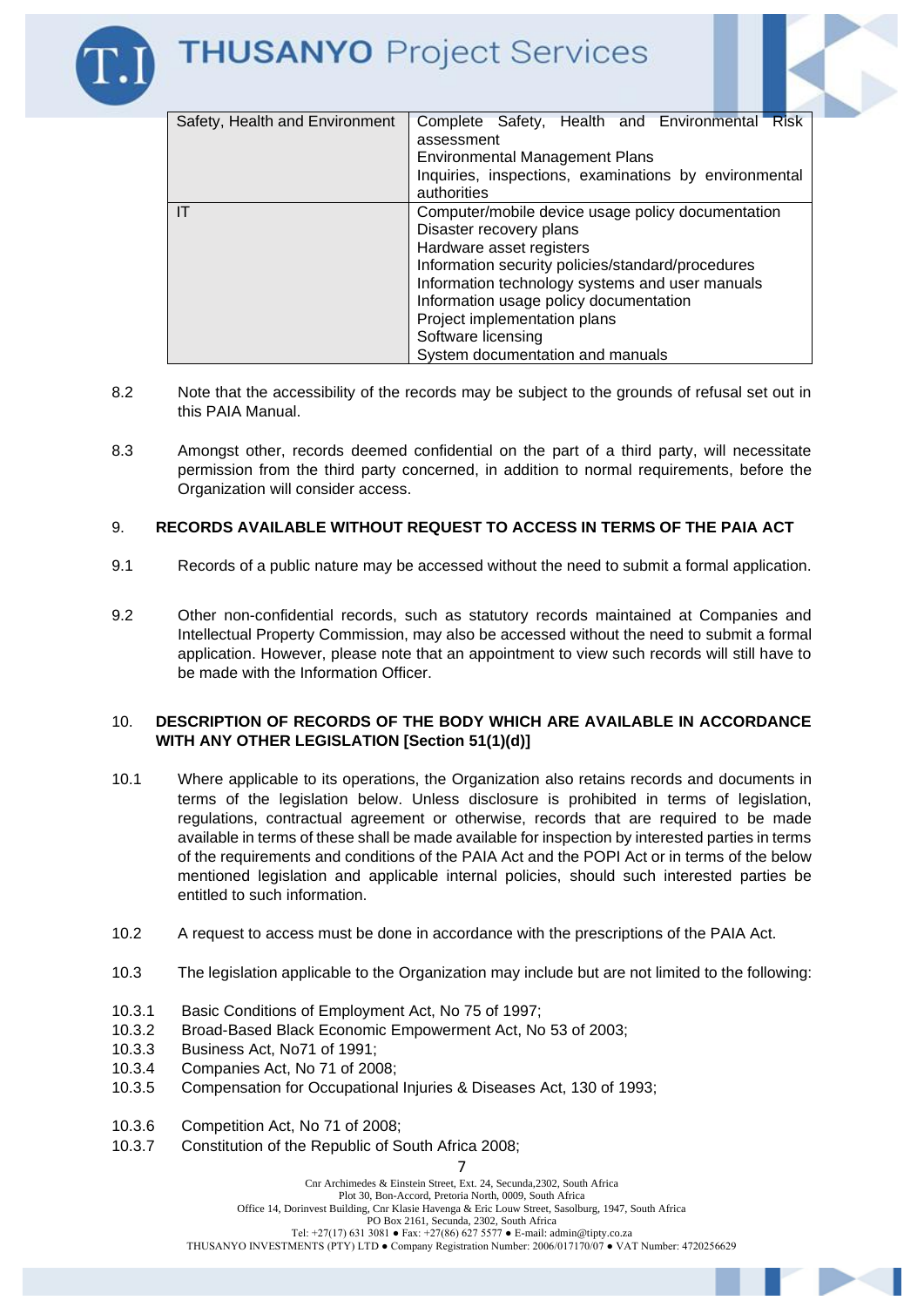



- 10.3.8 Copyright Act, No 98 of 1978;
- 10.3.9 Customs and Excise Act, 91 of 1964;
- 10.3.10 Electronic Communications Act, No 36 of 2005;
- 10.3.11 Electronic Communications and Transactions Act No 25 of 2002;
- 10.3.12 Employment Equity Act No 55 of 1998;
- 10.3.13 Financial Intelligence Centre Act, No 38 of 2001;
- 10.3.14 Identification Act, No 68 of 1997;
- 10.3.15 Income Tax Act, No 58 of 1962;
- 10.3.16 Intellectual Property Laws Amendment Act No 38 of 1997;
- 10.3.17 Labour Relations Act, No 66 of 1995;
- 10.3.18 Occupational Health and Safety Act, No 85 of 1993;
- 10.3.19 Prescription Act, No 68 of 1969;
- 10.3.20 Prevention of Organised Crime Act, No 121 of 1998;
- 10.3.21 Promotion of Access to Information Act, No. 2 of 2000;
- 10.3.22 Protection of Personal Information Act, No 4 of 2013;
- 10.3.23 Regulations of Interception of Communications and Provision of Communication-Related Information Act 70 of 2002;
- 10.3.24 Revenue Laws Second Amendment Act No. 61 of 2008;
- 10.3.25 Skills Development Levies Act No. 9 of 1999;
- 10.3.26 Unemployment Insurance Contributions Act 4 of 2002;
- 10.3.27 Unemployment Insurance Act no.30 of 1966; and
- 10.3.28 Value Added Tax Act 89 of 1991.
- 10.4 It is further recorded that the accessibility of documents and records may be subject to the grounds of refusal set out in this PAIA Manual.

#### 11. **DETAIL TO FACILITATE A REQUEST FOR ACCESS TO A RECORD OF THE ORGANISATION [Section 51(1)(e)]**

- 11.1 The Requester, as defined in the PAIA Act, must comply with all the procedural requirements contained in the PAIA Act relating to the request for access to a record.
- 11.2 The Requester must complete the prescribed form and submit same as well as payment of a request fee and a deposit (if applicable) to the Information Officer or the Deputy Information Officer at the postal or physical address or electronic mail address as noted in clause 5 above.
- 11.3 *The form can be obtained from the Information Regulator's website [www.justice.gov.za/inforeg](http://www.justice.gov.za/inforeg) (Form C - Request for access to record of Private Body).*
- 11.4 The prescribed from must be filled in with sufficient information to enable the Information Officer to identify:
- 11.4.1 the record or records requested; and
- 11.4.2 the identity of the requester.
- 11.5 The Requester should indicate which form of access is required and specify a postal address or fax number of the Requester in the Republic of South Africa.
- 11.6 The Requester must state that he/she requires the information in order to exercise or protect
- 11.7 a right, and clearly state what the nature of the right is so to be exercised or protected. The Requester must clearly specify why the record is necessary to exercise or protect such a right (section 53(2)(d) of the PAIA Act).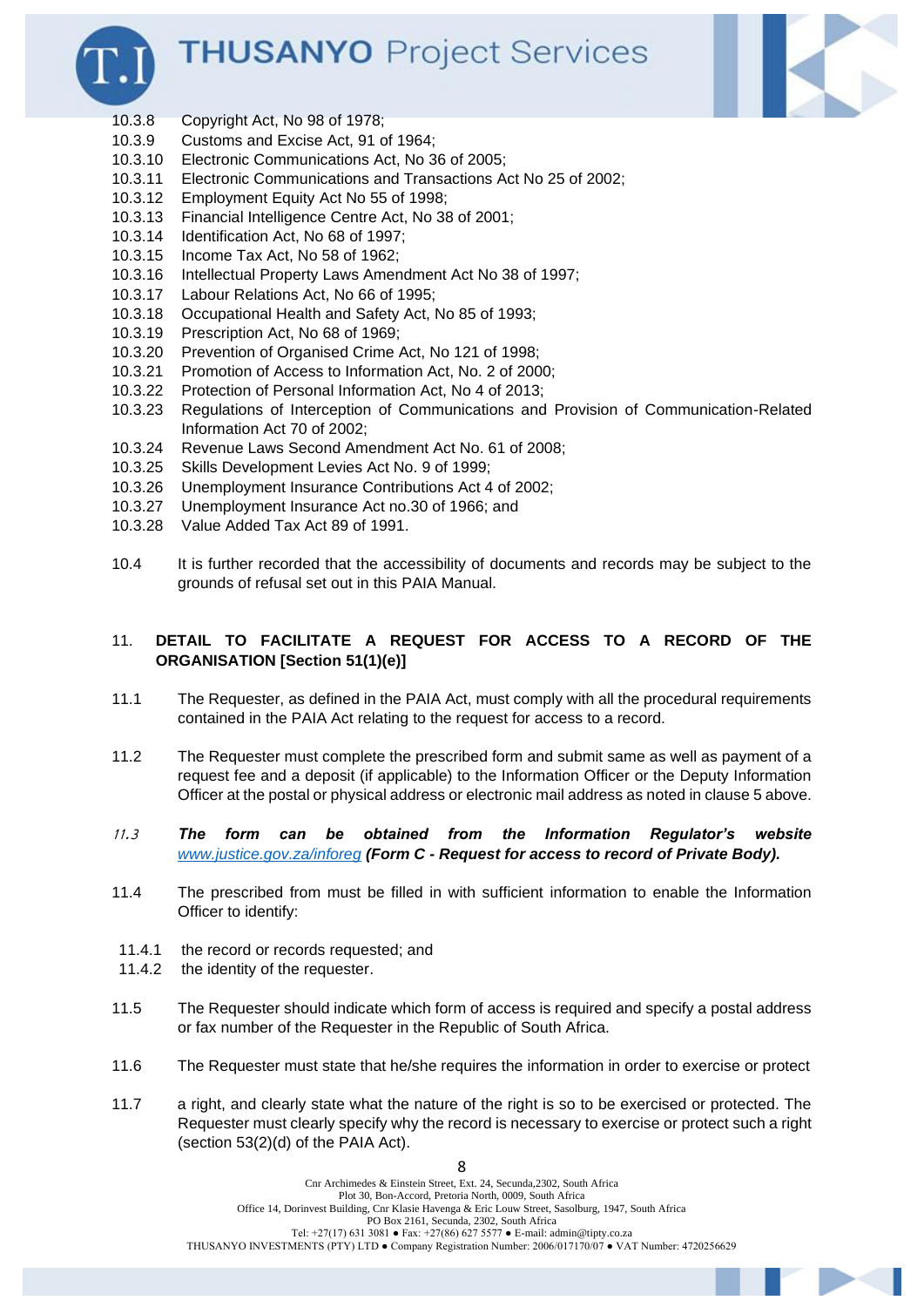

- 11.8 The Organisation will process the request within 30 (thirty) days, unless the Requester has stated special reasons to the satisfaction of the Information Officer that circumstances dictate that the above time periods not be complied with.
- 11.9 The Requester shall be advised whether access is granted or denied in writing. If, in addition, the Requester requires the reasons for the decision in any other manner, the Requester will be obliged to state which manner and the particulars required.
- 11.10 If a request is made on behalf of another person, then the Requester must submit proof of the capacity in which the Requester is making the request to the reasonable satisfaction of the Information Officer (section 53(2)(f) of the PAIA Act).
- 11.11 If an individual is unable to complete the prescribed form because of illiteracy or disability, such a person may make the request orally.
- 11.12 The Requester must pay the prescribed fee, before any further processing can take place.
- 11.13 All information as listed in this clause 11 herein should be provided and failing which the process will be delayed until the required information is provided. The prescribed time periods will not commence until the Requester has furnished all the necessary and required information. The Information Officer shall sever a record, if possible, and grant only access to that portion requested and which is not prohibited from being disclosed.

#### 12. **REFUSAL OF ACCESS TO RECORDS**

#### 12.1 Grounds to Refuse Access

- 12.1.1 A private body such as the Organization is entitled to refuse a request for information.
- 12.1.2 The main grounds for the Organization to refuse a request for information relates to the:
- 12.1.2.1 mandatory protection of the privacy of a third party who is a natural person or a deceased person (section 63) or a juristic person, as included in POPI Act, which would involve the unreasonable disclosure of personal information of that natural or juristic person;
- 12.1.2.2 mandatory protection of personal information and for disclosure of any personal information to, in addition to any other legislative, regulatory or contractual agreements, to comply with the provisions of the POPI Act;
- 12.1.2.3 mandatory protection of the commercial information of a third party (section 64 of the PAIA Act) if the record contains:
- 12.1.2.3.1 trade secrets of the third party;
- 12.1.2.3.2 financial, commercial, scientific or technical information which disclosure could likely cause harm to the financial or commercial interests of that third party; or
- 12.1.2.3.3 information disclosed in confidence by a third party to the Organization, if the disclosure could put that third party at a disadvantage in negotiations or commercial competition;
- 12.1.2.4 mandatory protection of confidential information of third parties (section 65 of the PAIA Act) if it is protected in terms of any agreement;
- 12.1.2.5 mandatory protection of the safety of individuals and the protection of property (section 66 of the PAIA Act);

 $\overline{q}$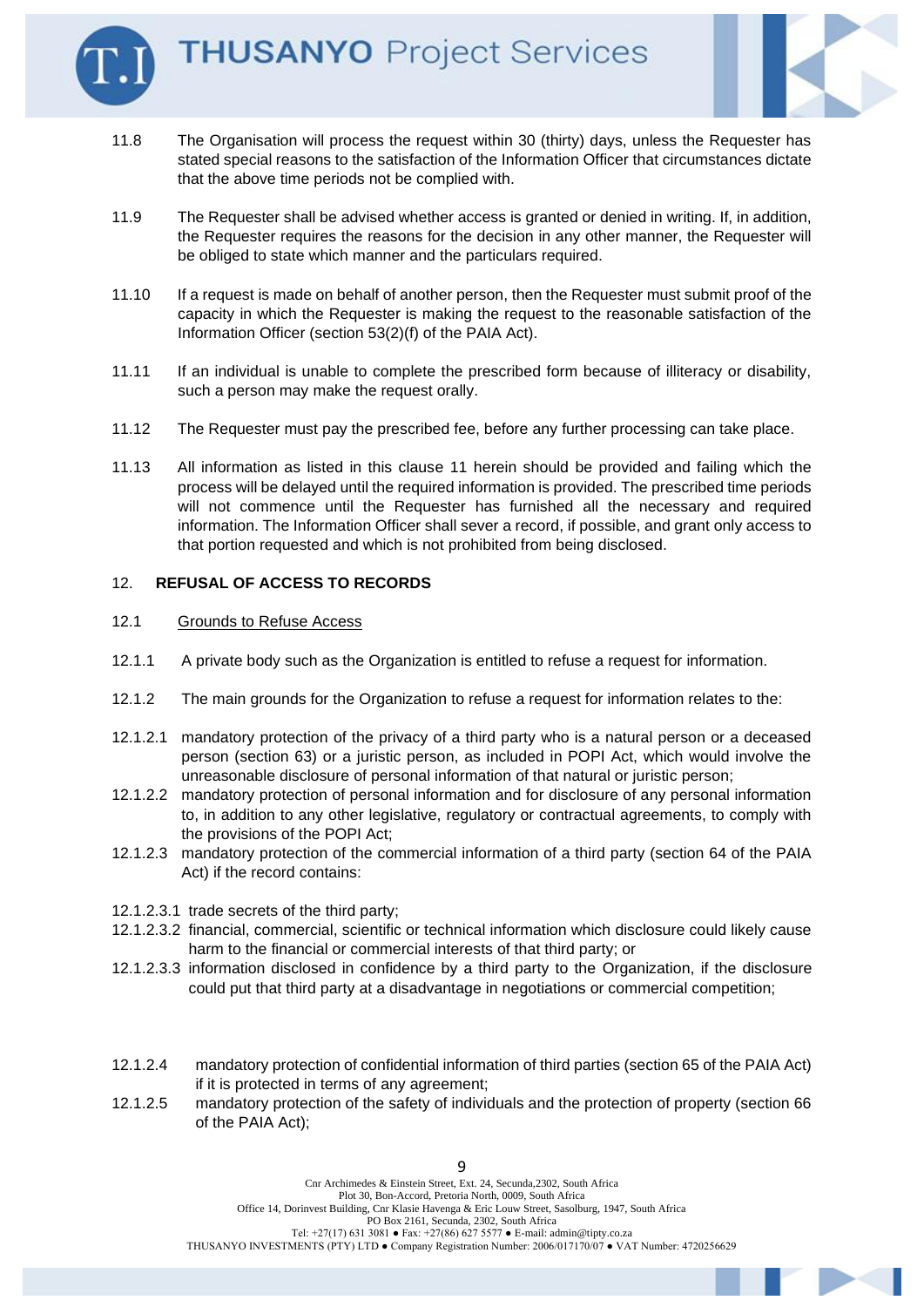



- 12.1.2.6 mandatory protection of records which would be regarded as privileged in legal proceedings (section 67 of the PAIA Act);
- 12.1.2.7 the commercial activities (section 68 of the PAIA Act) of a private body, such as the Organization, which may include:
- 12.1.2.7.1 trade secrets of the Organization;
- 12.1.2.7.2 financial, commercial, scientific or technical information which disclosure could likely cause harm to the financial or commercial interests of the Organization:
- 12.1.2.7.3 information which, if disclosed could put the Organization at a disadvantage in negotiations or commercial competition;
- 12.1.2.7.4 a computer program which is owned by the Organization, and which is protected by copyright; or
- 12.1.2.7.5 the research information (section 69 of the PAIA Act) of the Organization or a third party, if its disclosure would disclose the identity of the Organization, the researcher or the subject matter of the research and would place the research at a serious disadvantage; or
- 12.1.2.8 requests for information that are clearly frivolous or vexatious, or which involve an unreasonable diversion of resources shall be refused.
- 12.1.3 All requests for information will be assessed on their own merits and in accordance with the applicable legal principles and legislation.
- 12.1.4 If a requested record cannot be found or if the record does not exist, the Information Officer shall, by way of an affidavit or affirmation, notify the Requester that it is not possible to give access to the requested record. Such a notice will be regarded as a decision to refuse a request for access to the record concerned for the purpose of the PAIA Act. If the record should later be found, the Requester shall be given access to the record in the manner stipulated by the Requester in the prescribed form, unless the Information Officer refuses access to such record.

#### 13. **REMEDIES AVAILABLE WHEN THE ORGANISATION REFUSES A REQUEST**

- 13.1 Internal Remedies
- 13.1.1 The Organization does not have internal appeal procedures. The decision made by the Information Officer is final.
- 13.1.2 Requesters will have to exercise such external remedies at their disposal if the request for information is refused and the Requestor is not satisfied with the answer supplied by the Information Officer.

#### 13.2 External Remedies

- 13.2.1 A Requestor that is dissatisfied with the Information Officer's refusal to disclose information, may within 30 (thirty) days of notification of the decision, may apply to a Court for relief.
- 13.2.2 For purposes of the PAIA Act, the Courts that have jurisdiction over these applications are the Constitutional Court, the High Court or another court of similar status and a Magistrate's Court designated by the Minister of Justice and Constitutional Development, and which is presided over by a designated Magistrate.

#### 14. **ACCESS TO RECORDS HELD BY THE ORGANISATION**

10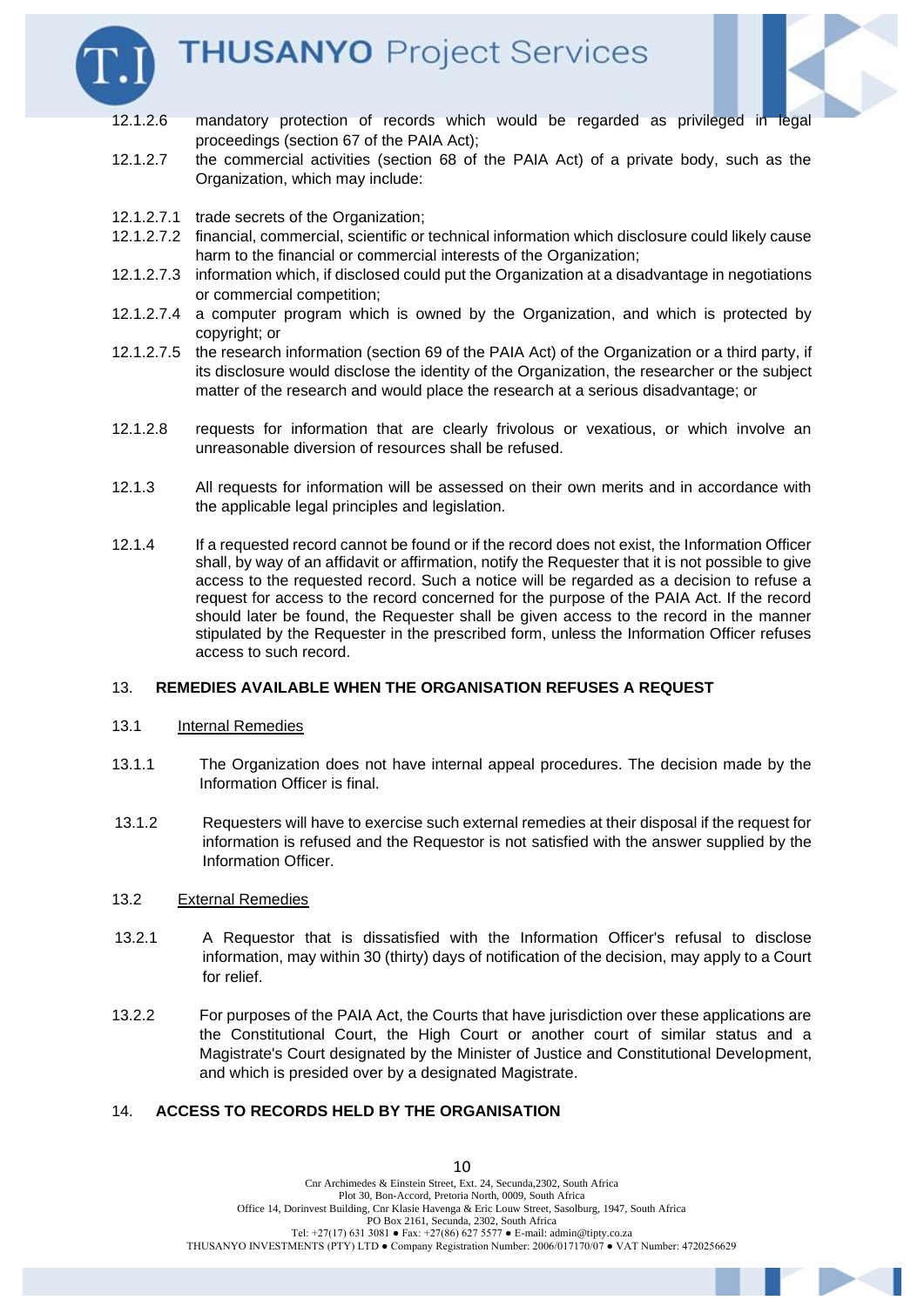

#### 14.1 **Prerequisites for Access by Personal/Other Requester**

- 14.1.1 Records held by the Organization may be accessed by requests only once the prerequisite requirements for access have been met.
- 14.1.2 A Requester is any person making a request for access to a record of the Organization.
- 14.1.3 There are 2 (two) types of requesters:

#### 14.1.3.1 Personal Requester

- 14.1.3.1.1 A personal requester is a requester who is seeking access to a record containing personal information about the Requester.
- 14.1.3.1.2 The Organization will voluntarily provide the requested information, or give access to any record with regard to the requester's personal information. The prescribed fee for reproduction of the information requested will be charged.

#### 14.1.3.2 Other Requester

- 14.1.3.2.1 This Requester (other than a personal requester) is entitled to request access to information on third parties.
- 14.1.3.2.2 In considering such a request, the Organisation will adhere to the provisions of the PAIA Act. Section 71 of the PAIA Act requires that the Information Officer take all reasonable steps to inform a third party to whom the requested record relates of the request, informing him/her that he/she may make a written or oral representation to the Information Officer why the request should be refused or, where required, give written consent for the disclosure of the Information.
- 14.2 The Organisation is not obliged to voluntarily grant access to such records. The Requester must fulfil the prerequisite requirements, in accordance with the requirements of the PAIA Act and as stipulated in Chapter 5: Part 3, including the payment of a request and access fee.

#### 15. **PRESCRIBED FEES [Section 51(1)(f)]**

- 15.1 Fees Provided by the PAIA Act
- 15.1.1 The PAIA Act provides for 2 (two) types of fees, namely:
- 15.1.1.1 a request fee, which is a form of administration fee to be paid by all Requesters except personal requesters, before the request is considered and is not refundable; and
- 15.1.1.2 an access fee, which is paid by all Requesters in the event that a request for access is granted. This fee is inclusive of costs involved by the private body in obtaining and preparing a record for delivery to the Requester.
- 15.1.2 When the request is received by the Information Officer, such officer shall by notice require the Requester, other than a personal requester, to pay the prescribed request fee, before further processing of the request (section 54(1) of the PAIA Act).
- 15.1.3 If the search for the record has been made and the preparation of the record for disclosure, including arrangement to make it available in the requested form, requires more than the hours prescribed in the regulations for this purpose, the Information Officer shall notify the Requester to pay as a deposit the prescribed portion of the access fee which would be payable if the request is granted.

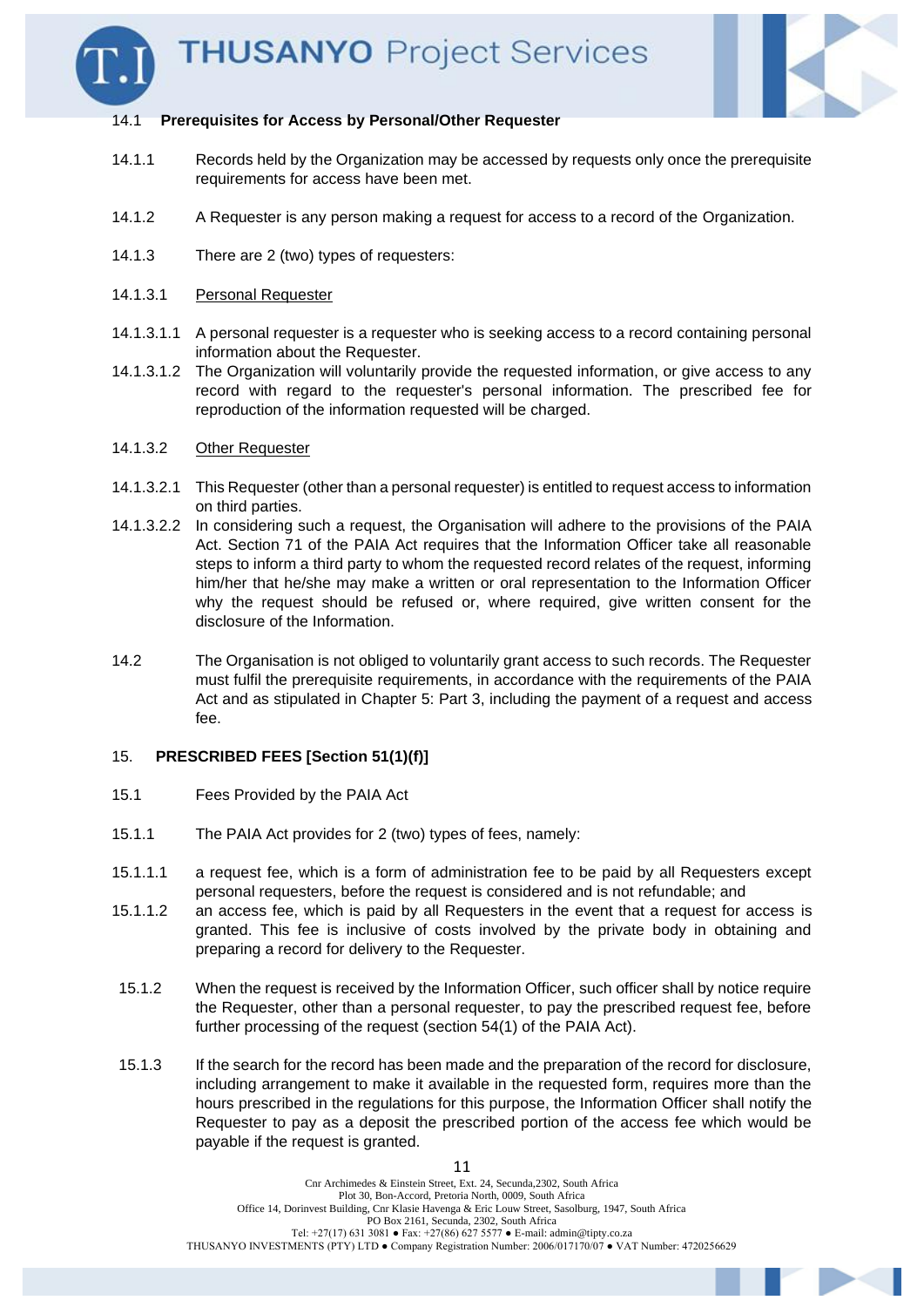

- 15.1.4 The Information Officer shall withhold a record until the Requester has paid the fees as indicated below.
- 15.1.5 A Requester whose request for access to a record has been granted, must pay an access fee that is calculated to include, where applicable, the request fee, the process fee for reproduction and for search and preparation, and for any time reasonably required in excess of the prescribed hours to search for and prepare the record for disclosure including making arrangements to make it available in the request form.
- 15.1.6 If a deposit has been paid in respect of a request for access, which is refused, then the Information Officer concerned must repay the deposit to the Requester.

#### 16. **REPRODUCTION FEE**

16.1 Where the Organization has voluntarily provided the Minister with a list of categories of records that will automatically be made available to any person requesting access thereto, the only charge that may be levied for obtaining such records, will be a fee for reproduction of the record in question, which will be as follows:

| <b>Reproduction of Information Fees</b>                                   | <b>Fees to be Charged</b> |
|---------------------------------------------------------------------------|---------------------------|
| Information in an A-4 size page photocopy or part thereof                 | R 1,10                    |
| A printed copy of an A4-size page or part thereof                         | R 0.75                    |
| A copy in computer-readable format, for example:<br>Compact disc          | R 70,00                   |
| A transcription of visual images, in an A4-size page or part<br>thereof   | R 40,00                   |
| A copy of visual images                                                   | R 60.00                   |
| A transcription of an audio record for an A4-size page or<br>part thereof | R 20,00                   |
| A copy of an audio record                                                 | R 30,00                   |

#### 16.2 Request Fees

16.2.1 Where a Requester submits a request for access to information held by an institution on a person other than the Requester himself/herself, a request fee in the amount of R50,00 is payable up-front before the institution will further process the request received.

#### 16.3 Access Fees

16.3.1 An access fee is payable in all instances where a request for access to information is granted, except in those instances where payment of an access fee is specially excluded in terms of the PAIA Act or an exclusion is determined by the Minister in terms of section 54(8) of the PAIA Act. The applicable access fees which will be payable are:

| <b>Access of Information Fees</b>                        | <b>Fees to be Charged</b> |
|----------------------------------------------------------|---------------------------|
| Information in an A4-size page photocopy or part thereof | R 1.10                    |
| A printed copy of an A4-size page or part thereof        | R 0.75                    |

12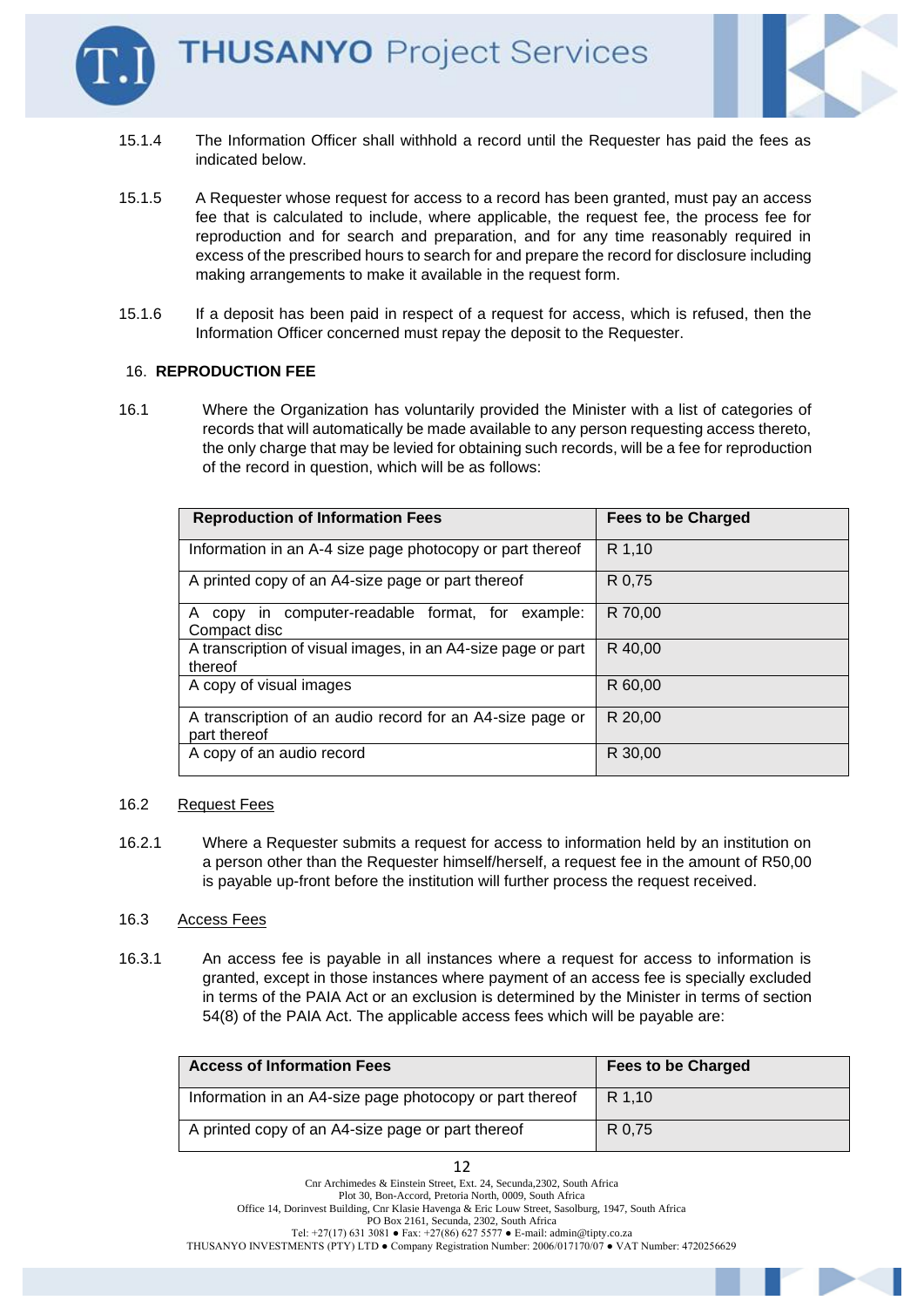

| R 7,50   |
|----------|
| R 70,00  |
| R 40,00  |
|          |
| R 60,00  |
|          |
| R 20,00  |
|          |
| R 30.00* |
|          |
|          |
|          |
|          |
|          |

#### 16.4 Deposits

- 16.4.1 Where the institution receives a request for access to information held on a person other than the Requester himself/herself and the Information Officer upon receipt of the request is of the opinion that the preparation of the required record of disclosure will take more than 6 (six) hours, a deposit is payable by the Requester.
- 16.4.2 The amount of the deposit is equal to 1/3 (one third) of the amount of the applicable access fee.

#### 16.5 Collection Fees

- 16.5.1 The initial "request fee" of R50,00 should be deposited into the bank account nominated by the Organisation and a copy of the deposit slip, application form and other correspondence / documents, forwarded to the Information Officer via fax/ email.
- 16.5.2 All fees are subject to change as allowed for in the PAIA Act and as a consequence such escalations may not always be immediately available at the time of the request being made.
- 16.5.3 Requesters shall be informed of any changes in the fees prior to making a payment.

#### 17. **DECISION**

#### 17.1 Time Allowed to Institution

- 17.1.1 The Organisation will, within 30 (thirty) days of receipt of the request, decide whether to grant or decline the request and give notice with reasons (if required) to that effect.
- 17.1.2 The 30 (thirty) day period within which the Organisation has to decide whether to grant or refuse the request, may be extended for a further period of not more than (30) thirty days if the request is for a large number of information, or the request requires a search for information held at another office of the Organisation and the information cannot reasonably be obtained within the original 30 (thirty) day period.
- 17.1.3 The Organisation will notify the Requester in writing should an extension be sought.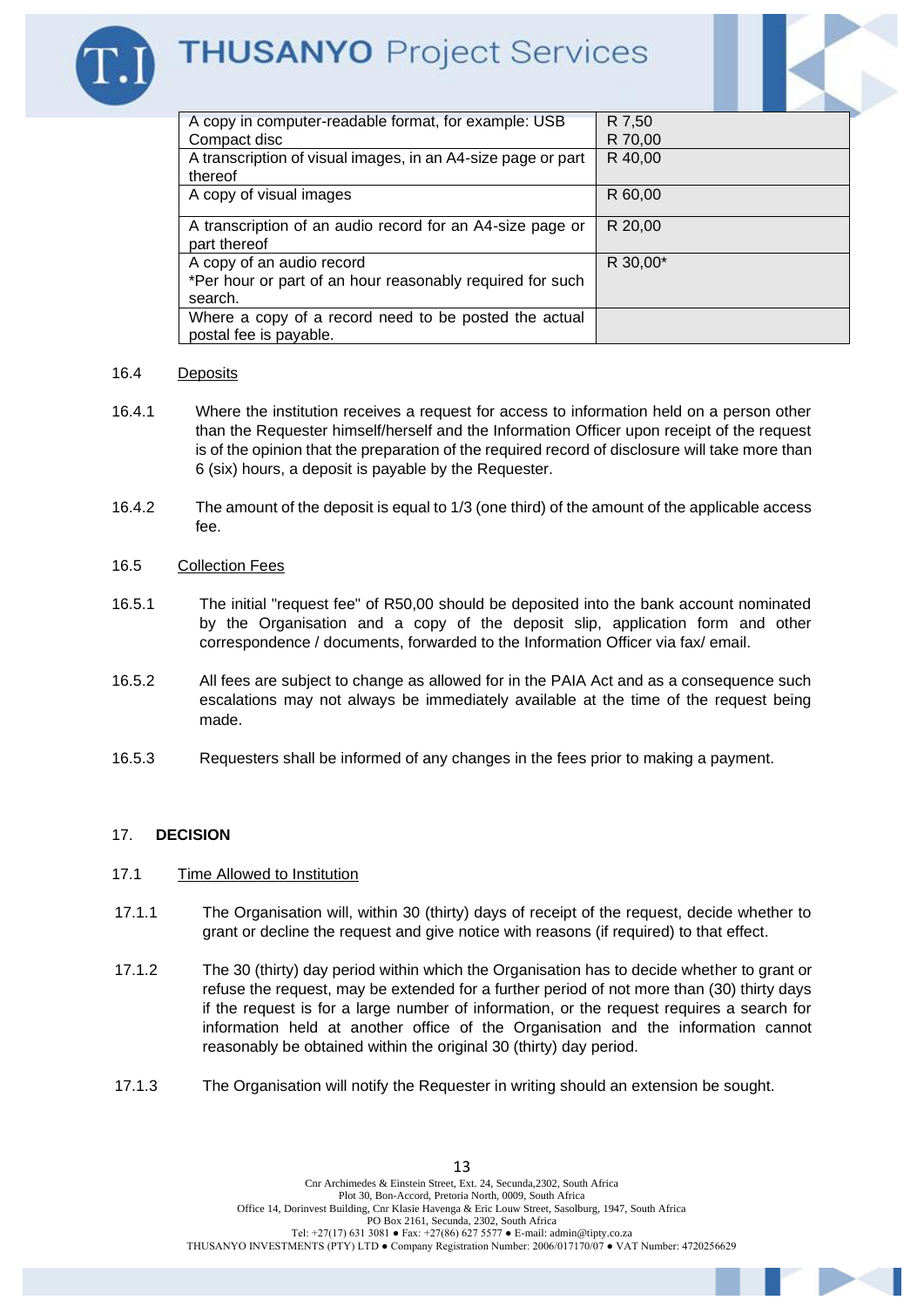

#### 18. **PROTECTION OF PERSONAL INFORMATION THAT IS PROCESSED BY THE ORGANISATION**

- 18.1 The POPI Act requires the Organisation to inform their clients as to the manner in which their Personal Information is used, disclosed and destroyed.
- 18.2 Chapter 3 of the POPI Act provides for the minimum Conditions for Lawful Processing of Personal Information by a Responsible Party. These conditions may not be derogated from unless specific exclusions apply as outlined in the POPI Act.
- 18.3 In this clause 18 words and phrases shall have the meanings assigned to them as in the POPI Act.
- 18.4 The Organisation needs Personal Information relating to both individual and juristic persons in order to carry out its business and organisational functions. The manner in which this information is Processed and the purpose for which it is Processed is determined by the Organisation. The Organisation is accordingly a Responsible Party for the purposes of the POPI Act and will ensure that the Personal Information of a Data Subject:
- 18.4.1 is processed lawfully, fairly and transparently. This includes the provision of appropriate information to Data Subjects when their data is collected by the Organisation, in the form of privacy or data collection notices. The Organisation must also have a legal basis (for example, consent) to process Personal Information;
- 18.4.2 is processed only for the purposes for which it was collected;
- 18.4.3 will not be processed for a secondary purpose unless that processing is compatible with the original purpose.
- 18.4.4 is adequate, relevant and not excessive for the purposes for which it was collected;
- 18.4.5 is accurate and kept up to date;
- 18.4.6 will not be kept for longer than necessary;
- 18.4.7 is processed in accordance with integrity and confidentiality principles. This includes physical and organisational measures to ensure that Personal Information, in both physical and electronic form, are subject to an appropriate level of security when stored, used and communicated by the Organisation, in order to protect against access and acquisition by unauthorised persons and accidental loss, destruction or damage;
- 18.4.8 is processed in accordance with the rights of Data Subjects, where applicable. Data Subjects have the right to:
- 18.4.8.1 be notified that their Personal Information is being collected by the Organisation. The Data Subject also has the right to be notified in the event of a data breach;
- 18.4.8.2 know whether the Organisation holds Personal Information about them, and to access that information. Any request for information must be handled in accordance with the provisions of this PAIA Manual;
- 18.4.8.3 request the correction or deletion of inaccurate, irrelevant, excessive, out of date, incomplete, misleading or unlawfully obtained personal information;
- 18.4.8.4 object to the Organisation's use of their Personal Information and request the deletion of such Personal Information (deletion would be subject to the Organisation's record keeping requirements);
- 18.4.8.5 object to the processing of Personal Information for purposes of direct marketing by means of unsolicited electronic communications; and
- 18.4.8.6 complain to the Information Regulator regarding an alleged infringement of any of the rights protected under the POPI Act and to institute civil proceedings regarding the alleged noncompliance with the protection of his, her or its personal information.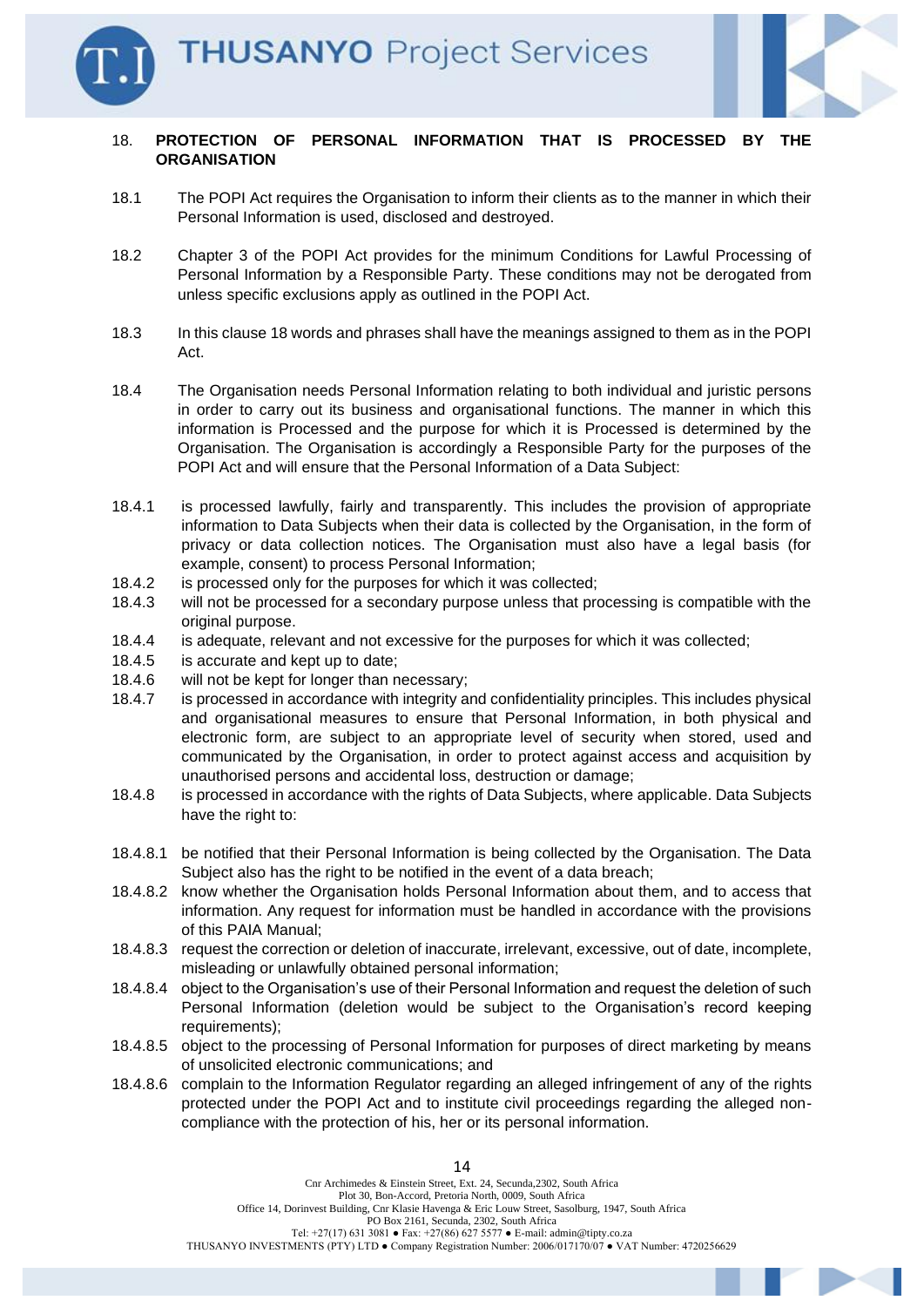



#### 18.5 **Purpose of the Processing of Personal Information by the Organisation**

- 18.5.1 As outlined above, Personal Information may only be processed for a specific purpose. The purposes for which the Organisation processes or will process Personal Information is:
- 18.5.1.1 to provide such temporary or permanent recruitment services as may from time to time be requested;
- 18.5.1.2 to make such statutory payments on behalf of third parties as may from time to time be required;
- 18.5.1.3 to communicate with clients;
- 18.5.1.4 confirming, verifying and updating client details;
- 18.5.1.5 internal HR purposes; and
- 18.5.1.6 in connection with and to comply with legal and regulatory requirements or when it is otherwise allowed by law.

#### 18.6 **Categories of Data Subjects and Personal Information/Special Personal Information relating thereto**

- 18.6.1 As per section 1 of the POPI Act, a Data Subject may either be a natural or a juristic person. Below are the types of Personal Information that will be collected:
- 18.6.1.1 title, full names, initials, identity number/ passport number, date of birth, marital status, qualifications and banking details of natural person;
- 18.6.1.2 registration name and number of juristic person; and
- 18.6.1.3 tax numbers, contact number, employee number, email addresses, fax numbers, postal addresses and physical addresses.

#### 18.7 **Recipients of Personal Information**

- 18.7.1 The Organisation may provide a Data Subject's Personal Information to the following recipients:
- 18.7.1.1 employees of the Organization;
- 18.7.1.2 third parties such as Government Institutions, Funds, Bargaining Councils and Service Providers;
- 18.7.1.3 auditors; and
- 18.7.1.4 as required by law.

#### 18.8 **Cross-border flows of Personal Information**

- 18.8.1 Section 72 of the POPI Act provides that Personal Information may only be transferred out of the Republic of South Africa if the:
- 18.8.1.1 recipient country can offer such data an "adequate level" of protection. This means that its data privacy laws must be substantially similar to the Conditions for Lawful Processing as contained in the POPI Act; or
- 18.8.1.2 Data Subject consents to the transfer of their Personal Information; or
- 18.8.1.3 transfer is necessary for the performance of a contractual obligation between the Data Subject and the Responsible Party; or
- 18.8.1.4 transfer is necessary for the performance of a contractual obligation between the Responsible Party and a third party, in the interests of the Data Subject; or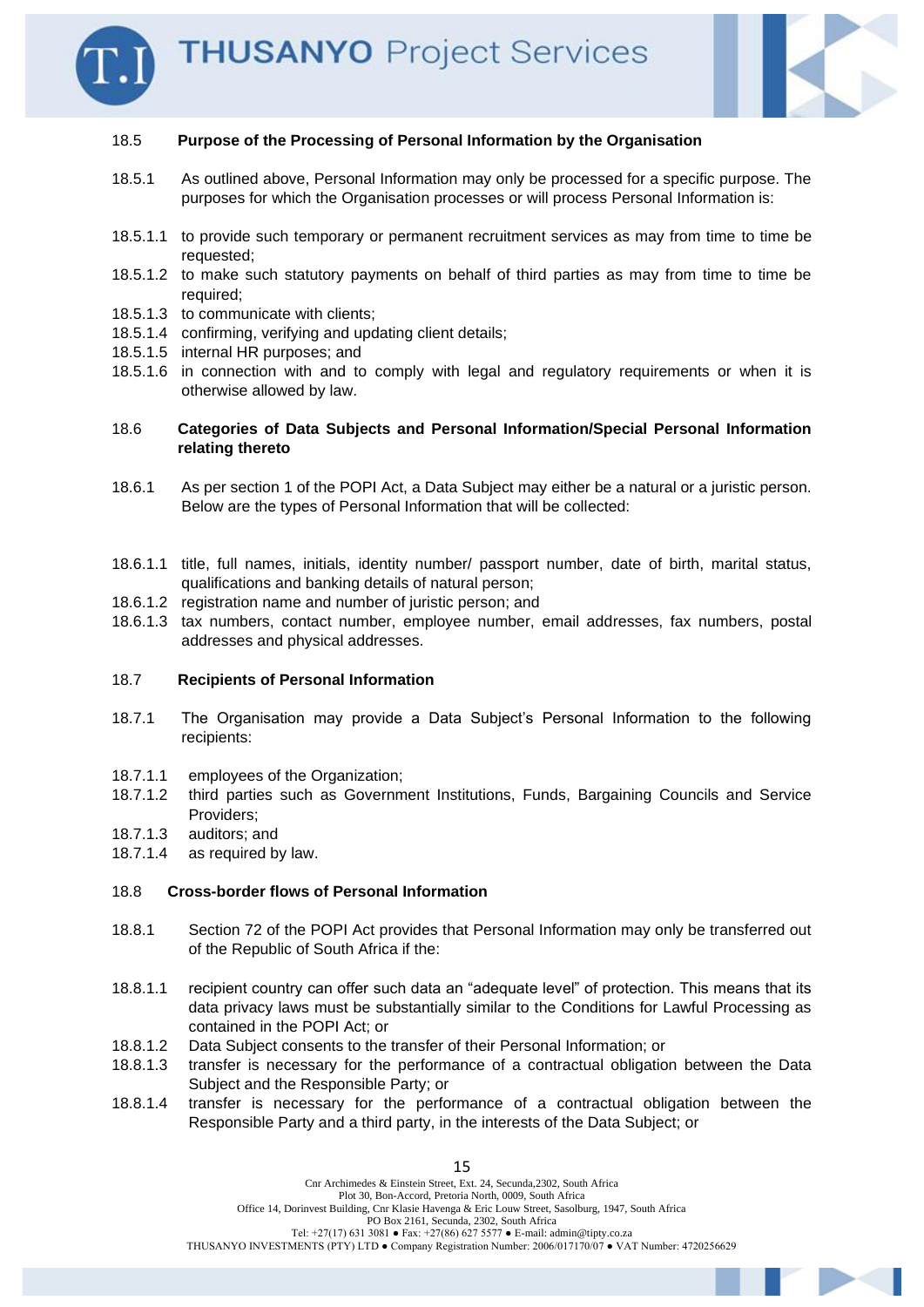



- 18.8.1.5 the transfer is for the benefit of the Data Subject, and it is not reasonably practicable to obtain the consent of the Data Subject, and if it were, the Data Subject, would in all likelihood provide such consent.
- 18.8.2 The Organisation's planned cross-border transfers, if applicable, of Personal Information and the condition that applies thereto will be on the same terms and conditions as set out herein.

#### 18.9 **Description of information security measures to be implemented by the Organization**

- 18.9.1 The types of security measures to be implemented by the Organization in order to ensure that Personal Information is respected and protected is:
- 18.9.1.1 firewalls;
- 18.9.1.2 anti-virus;
- 18.9.1.3 locked storage;
- 18.9.1.4 password protected computers;
- 18.9.1.5 password protected payroll software;
- 18.9.1.6 encrypted servers; and
- 18.9.1.7 encrypted email.
- 18.9.2 A preliminary assessment of the suitability of the information security measures implemented or to be implemented by the Organisation may be conducted in order to ensure that the Personal Information that is processed by the Organisation is safeguarded and Processed in accordance with the Conditions for Lawful Processing.

#### 18.10 **Objection to the Processing of Personal Information by a Data Subject**

18.10.1 Section 11 (3) of the POPI Act and regulation 2 of the POPI Act Regulations provides that a Data Subject may, at any time object to the Processing of his/her/its Personal Information in the prescribed form (Form 1 to be obtained under the POPI Act Regulations), subject to exceptions contained in the POPI Act.

#### 18.11 **Request for correction or deletion of Personal Information**

18.11.1 Section 24 of the POPI Act and regulation 3 of the POPI Act Regulations provides that a Data Subject may in the prescribed form (Form 2 to be obtained under the POPI Act Regulations) request for their Personal Information to be corrected or deleted.

#### 19. **AVAILABILITY AND UPDATING OF THE PAIA MANUAL**

- 19.1 This PAIA Manual is made available in terms of Regulation Number R.187 of 15 February 2002. The Organisation will update this PAIA Manual at such intervals as may be deemed necessary.
- 19.2 This PAIA Manual of the Organisation is available to view at its premises and on its website.